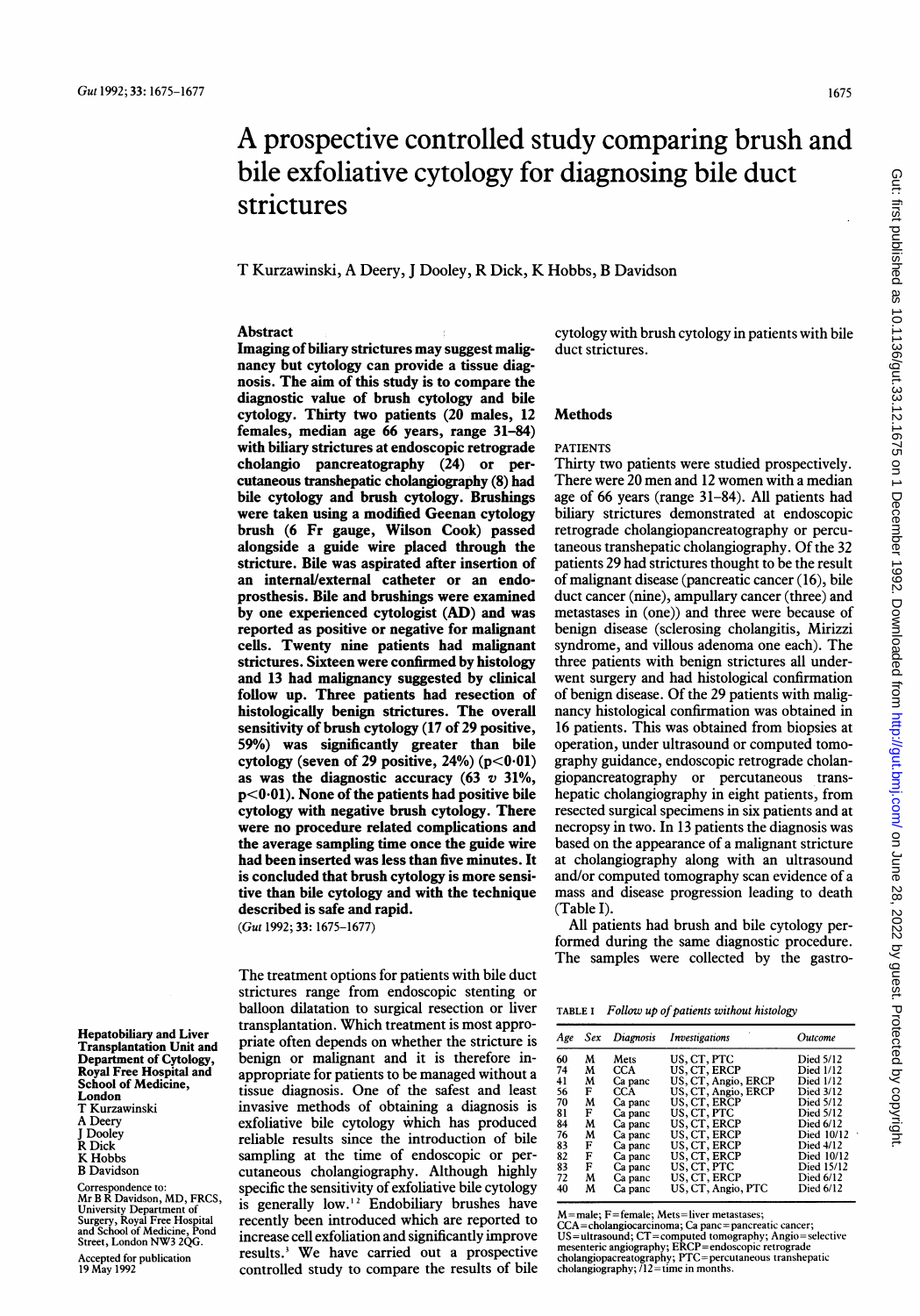enterologist or radiologist carrying out the endoscopic retrograde cholangiopancreatography or percutaneous transhepatic cholangiography. Brush tips were removed and placed in 0.9% saline. The brush and bile were then immediately taken to the Cytology Department. The cells were washed from the brush and both samples centrifuged at 20 000 rpm for five minutes. The centrifuged deposits were then resuspended in 0.9% saline and cytospin slide smears produced by a low acceleration centrifuge. Four cytospin slides were then prepared from each specimen which were then stained with Papanicolaou and May Grunwald Giemsa.

## PERCUTANEOUS TRANSHEPATIC CHOLANGIOGRAPHY

This was performed in eight of the 32 patients. Antiobiotic prophylaxis was used in all patients (Mezlocillin 2 g iv, Bayer, Newbury, UK). After identifying the stricture by direct cholangiography using a 23 gauge Chiba needle (William Cook, Letchworth, Herts, UK) a guide wire was inserted into the biliary tree through a Surgimed sheath needle (Meadox, Dunstable, UK) and negotiated through the stricture into the duodenum. A peel off catheter (Miller, William Cook) was then inserted over the guide wire and positioned above the stricture. With the guide wire *in situ* the stricture was brushed through the catheter using a 6 Fr gauge Geenan cytology brush (Wilson Cook, Salem, USA). A Miller double mushroom (William Cook) or Carey Coons (Meditech, Watertown, USA) biliary stent (10-14 Fr gauge) was then inserted. Bile was collected at the end of the procedure once the stent was in position.

#### ENDOSCOPIC RETROGRADE CHOLANGIOPANCREATOGRAPHY

This was the sampling method used in the majority of patients (24 of 32). Antibiotic prophylaxis was used in all patients (Mezlocillin 2 g iv, Bayer, Newbury, UK). Endoscopic retrograde cholangiopancreatography was performed using Olympus TJF-10 or JF-IT10 scopes and a flexible tipped guide wire (William Cook) was negotiated through the stricture. Brushings were again taken using a 6 Fr gauge Geenan cytology brush (Wilson Cook, Salem, USA) which on this occasion was modified by the method suggested by Foutch *et al*.<sup>4</sup> Thus by piercing a hole in the tip of the sheath this could be passed up alongside the guide wire through the stricture. The brush within the sheath was then advanced and the sheath withdrawn sufficiently to allow brushing of the stricture while the guide wire remained across the stricture. As with the percutaneous procedure bile was aspirated after insertion of an endoprosthesis.

#### Results

All samples received by the cytology laboratory were cellular and satisfactory for analysis. The results were reported as positive or negative for malignant cells by a single experienced cytologist (AD) and the results were compared between

TABLE II Results of bile and brush cytology

|             | Bile cytology | <b>Brush</b> cytology |
|-------------|---------------|-----------------------|
| Sensitivity | 24% (7/29)    | 59% (17/29)           |
| Specificity | 100% (3/3)    | $100\%$ (3/3)         |
| <b>PPV</b>  | 100%          | 100%                  |
| NPV         | 12%           | 20%                   |
| Accuracy    | 31%           | 63%                   |

PPV=positive predictive value; NPV=negative predictive value.

TABLE III Sensitivity of cytology by cancer type

|                   | Bile cytology  | Brush cytology |
|-------------------|----------------|----------------|
| Pancreatic cancer | $-31\% (5/16)$ | 50% (8/16)     |
| Bile duct cancer  | $11\% (1/9)$   | 56% (5/9)      |
| Ampullary cancer  | $0\%$ (0/3)    | $100\%$ (3/3)  |

groups using a  $X<sup>2</sup>$  test with Yates correction as necessary.

The results are shown in Tables II and III. Brush cytology was significantly more sensitive than bile cytology (59%  $v$  24%) ( $p < 0.01$ ) and had a higher diagnostic accuracy (63% v 31%)  $(p<0.01)$ . The sensitivities were not significantly different between the tumour types for either the bile or the brush cytology  $(X^2$  test). The specificity of both brush and bile cytology was 100%, accurately identifying all three nonmalignant strictures. There were no false positive reports.

Brush cytology was positive in 10 patients with malignancy in whom bile cytology was negative. Conversely, none of the 12 patients with malignancy in whom brush cytology was negative was bile cytology positive. There were no procedure related complications and the time required for both brush and bile cytology sampling was less than five minutes once the guide wire had been negotiated across the stricture.

Of the 17 patients with positive brush cytology nine also had histological confirmation of the diagnosis from biopsies, surgically resected specimens or post mortem examination. In eight patients malignancy was suspected on the grounds of imaging and subsequent clinical outcome but cytology alone provided a tissue diagnosis. The overall rate of tissue diagnosis obtained in this series of patients with bile duct strictures (histology+cytology) was 27 of 32  $(84.5\%)$ .

### **Discussion**

This propective controlled study has shown that brush cytology is positive in almost two thirds of patients with malignant biliary strictures (59%) whereas bile cytology is only positive in approximately one in four (24%). The results for the bile sampling is similar to those reported by Pugliese and colleagues' but is lower than that achieved by some others.<sup>25</sup> There is less variability between the results reported for brush cytology with most groups reporting a sensitivity of about 60% which is similar to that found in the present study.<sup>1346</sup> In general the results reported for bile exfoliative cytology<sup>125</sup> show a lower sensitivity than for brush cytology<sup>1346</sup> although the patient groups in these studies are unlikely to be comparable. The single prospective controlled study